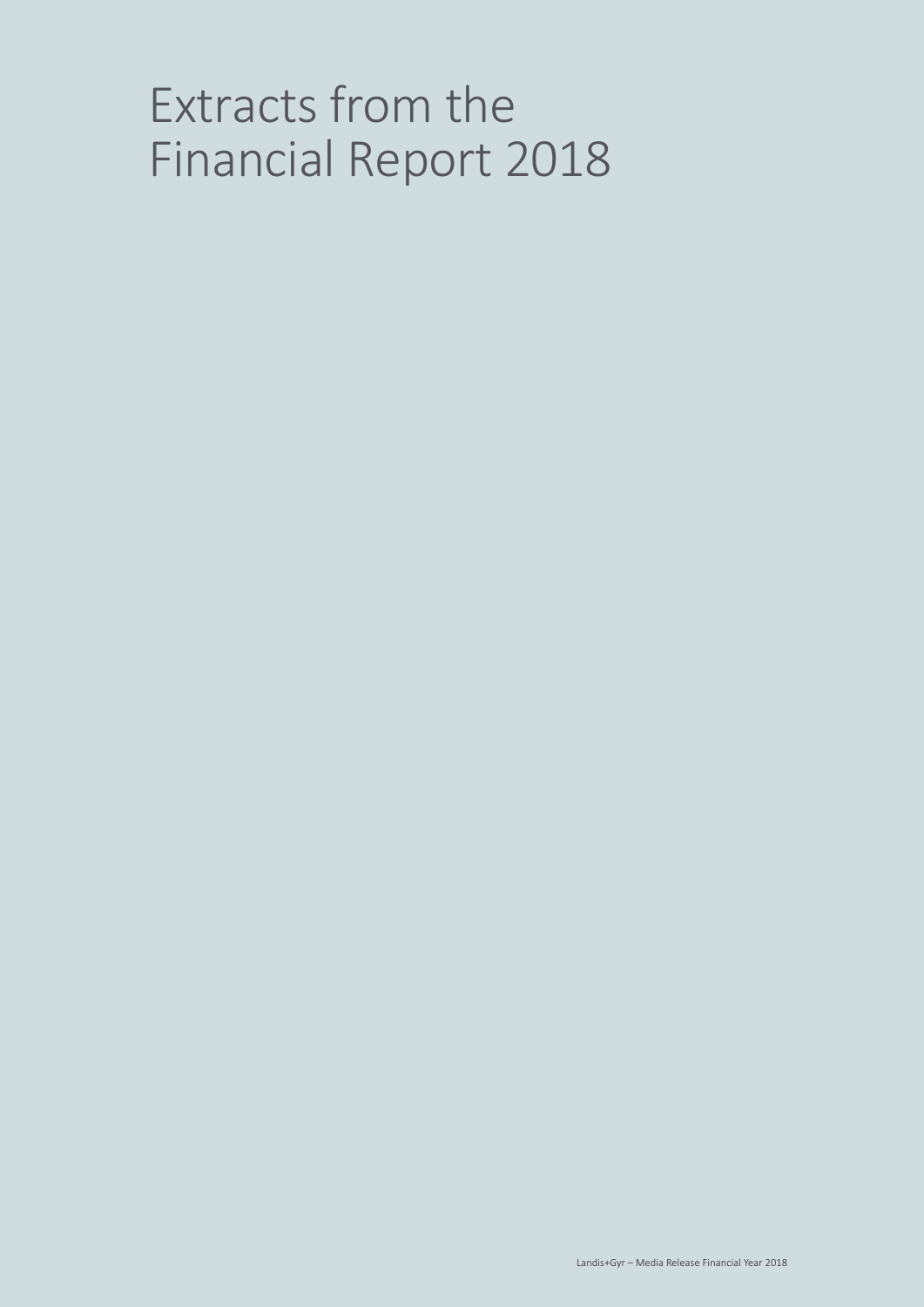### Consolidated Statements of Operations (unaudited)

|                                                                          |            | FINANCIAL YEAR ENDED MARCH 31, |  |  |  |
|--------------------------------------------------------------------------|------------|--------------------------------|--|--|--|
| USD in thousands, except per share data                                  | 2019       | 2018                           |  |  |  |
| Net revenue                                                              | 1'765'159  | 1'737'814                      |  |  |  |
| Cost of revenue                                                          | 1'188'824  | 1'227'743                      |  |  |  |
| <b>Gross profit</b>                                                      | 576'335    | 510'071                        |  |  |  |
| <b>Operating expenses</b>                                                |            |                                |  |  |  |
| Research and development                                                 | 156'847    | 163'833                        |  |  |  |
| Sales and marketing                                                      | 95'407     | 104'946                        |  |  |  |
| General and administrative                                               | 130'892    | 161'623                        |  |  |  |
| Amortization of intangible assets                                        | 34'937     | 35'702                         |  |  |  |
| <b>Operating income</b>                                                  | 158'252    | 43'967                         |  |  |  |
| Other income (expense)                                                   |            |                                |  |  |  |
| Interest income                                                          | 479        | 877                            |  |  |  |
| Interest expense                                                         | (6'847)    | (6'966)                        |  |  |  |
| Non-operational pension (cost) credit                                    | 4'078      | 3'801                          |  |  |  |
| Gain on divestments                                                      | 14'563     |                                |  |  |  |
| Income (loss) on foreign exchange, net                                   | (1'526)    | 7'290                          |  |  |  |
| Income before income tax expense                                         | 168'999    | 48'969                         |  |  |  |
| Income tax expense                                                       | (42'121)   | (2'175)                        |  |  |  |
| Net income before noncontrolling interests and equity method investments | 126'878    | 46'794                         |  |  |  |
| Net loss from equity investments                                         | (4'250)    |                                |  |  |  |
| Net income before noncontrolling interests                               | 122'628    | 46'794                         |  |  |  |
| Net income attributable to noncontrolling interests, net of tax          | 383        | 423                            |  |  |  |
| Net income attributable to Landis+Gyr Group AG Shareholders              | 122'245    | 46'371                         |  |  |  |
| Earnings per share:                                                      |            |                                |  |  |  |
| Basic and diluted (USD)                                                  | 4.15       | 1.57                           |  |  |  |
| Weighted average number of shares used in computing earnings per share:  |            |                                |  |  |  |
| Basic and diluted                                                        | 29'489'321 | 29'510'000                     |  |  |  |
|                                                                          |            |                                |  |  |  |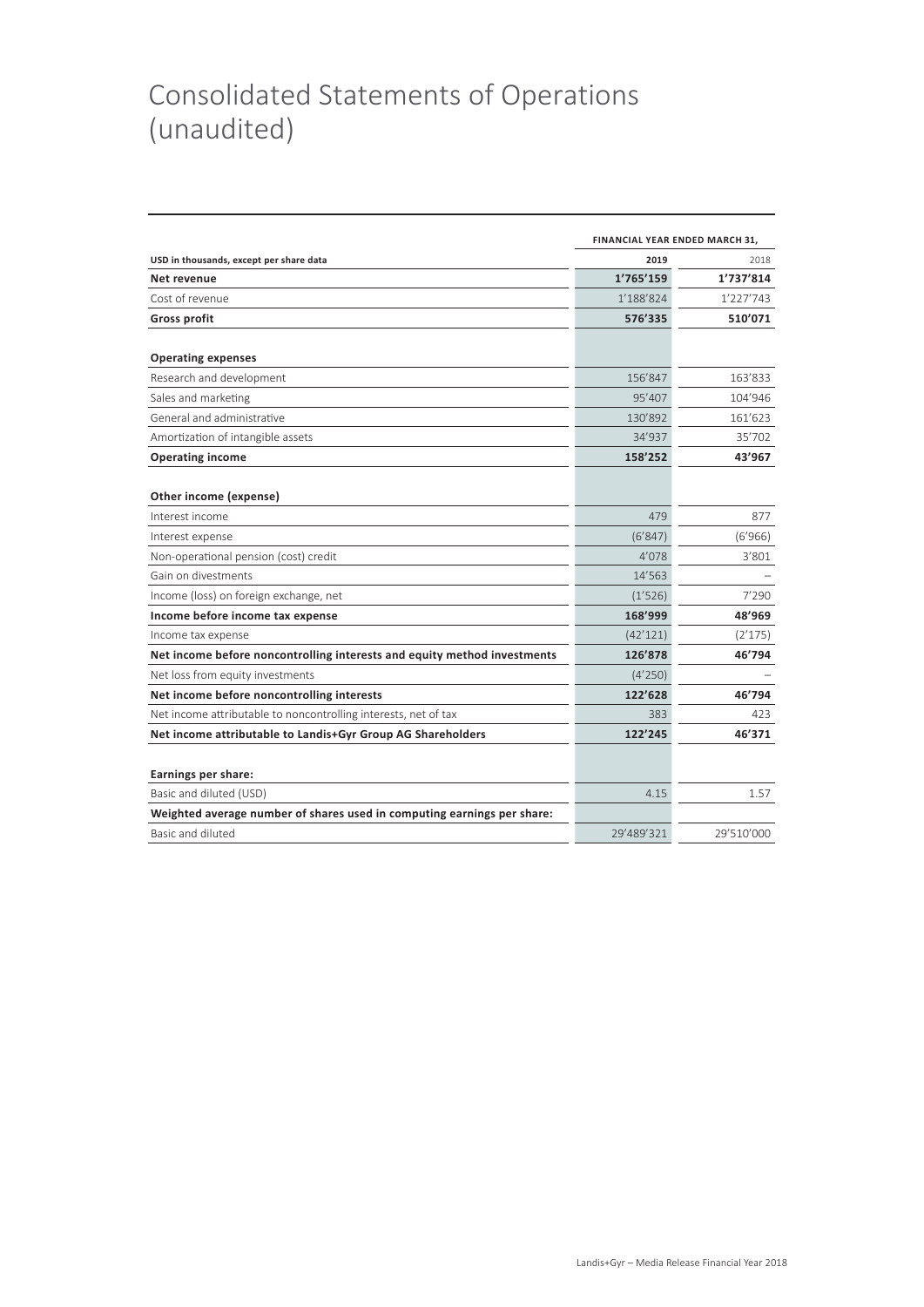## Consolidated Balance Sheets (unaudited)

| USD in thousands, except share data                                                                                                        | March 31,<br>2019 | March 31.<br>2018 |
|--------------------------------------------------------------------------------------------------------------------------------------------|-------------------|-------------------|
| <b>ASSETS</b>                                                                                                                              |                   |                   |
| <b>Current assets</b>                                                                                                                      |                   |                   |
| Cash and cash equivalents                                                                                                                  | 73'381            | 101'763           |
| Restricted cash                                                                                                                            |                   | 5'000             |
| Accounts receivable, net of allowance for doubtful accounts<br>of USD 9.9 million and USD 6.2 million                                      | 367'943           | 315'788           |
| Inventories, net                                                                                                                           | 133'659           | 121'398           |
| Prepaid expenses and other current assets                                                                                                  | 54'798            | 45'363            |
| <b>Total current assets</b>                                                                                                                | 629'781           | 589'312           |
|                                                                                                                                            |                   |                   |
| Property, plant and equipment, net                                                                                                         | 142'058           | 164'400           |
| Intangible assets, net                                                                                                                     | 332'030           | 381'674           |
| Goodwill                                                                                                                                   | 1'354'094         | 1'361'591         |
| Deferred tax assets                                                                                                                        | 15'821            | 16'021            |
| Other long-term assets                                                                                                                     | 78'156            | 37'683            |
| <b>TOTAL ASSETS</b>                                                                                                                        | 2'551'940         | 2'550'681         |
|                                                                                                                                            |                   |                   |
| <b>LIABILITIES AND EQUITY</b>                                                                                                              |                   |                   |
| <b>Current liabilities</b>                                                                                                                 |                   |                   |
| Trade accounts payable                                                                                                                     | 220'314           | 150'168           |
| <b>Accrued liabilities</b>                                                                                                                 | 31'232            | 40'015            |
| Warranty provision                                                                                                                         | 34'257            | 47'870            |
| Payroll and benefits payable                                                                                                               | 66'842            | 65'210            |
| Loans payable                                                                                                                              | 90'661            | 142'327           |
| Other current liabilities                                                                                                                  | 81'438            | 69'655            |
| <b>Total current liabilities</b>                                                                                                           | 524'744           | 515'245           |
|                                                                                                                                            |                   |                   |
| Warranty provision – non current                                                                                                           | 10'920            | 25'557            |
| Pension and other employee liabilities                                                                                                     | 48'382            | 55'743            |
| Deferred tax liabilities                                                                                                                   | 37'347            | 32'520            |
| Tax provision                                                                                                                              | 29'172            | 25'492            |
| Other long-term liabilities                                                                                                                | 68'000            | 88'103            |
| <b>Total liabilities</b>                                                                                                                   | 718'565           | 742'660           |
|                                                                                                                                            |                   |                   |
| Shareholders' equity                                                                                                                       |                   |                   |
| Landis+Gyr Group AG shareholders' equity<br>Registered ordinary shares (29'510'000 issued shares at March 31, 2019 and 2018, respectively) | 309'050           | 309'050           |
| Additional paid-in capital                                                                                                                 | 1'408'122         | 1'475'421         |
| Retained earnings                                                                                                                          | 177'966           | 55'721            |
| Accumulated other comprehensive loss                                                                                                       | (52'145)          | (35'554)          |
| Treasury shares, at cost<br>(199'214 and nil shares at March 31, 2019 and March 31, 2018, respectively)                                    | (12'332)          |                   |
| Total Landis+Gyr Group AG shareholders' equity                                                                                             | 1'830'661         | 1'804'638         |
| Noncontrolling interests                                                                                                                   | 2'714             | 3'383             |
| Total shareholders' equity                                                                                                                 | 1'833'375         | 1'808'021         |
| TOTAL LIABILITIES AND SHAREHOLDERS' EQUITY                                                                                                 | 2'551'940         | 2'550'681         |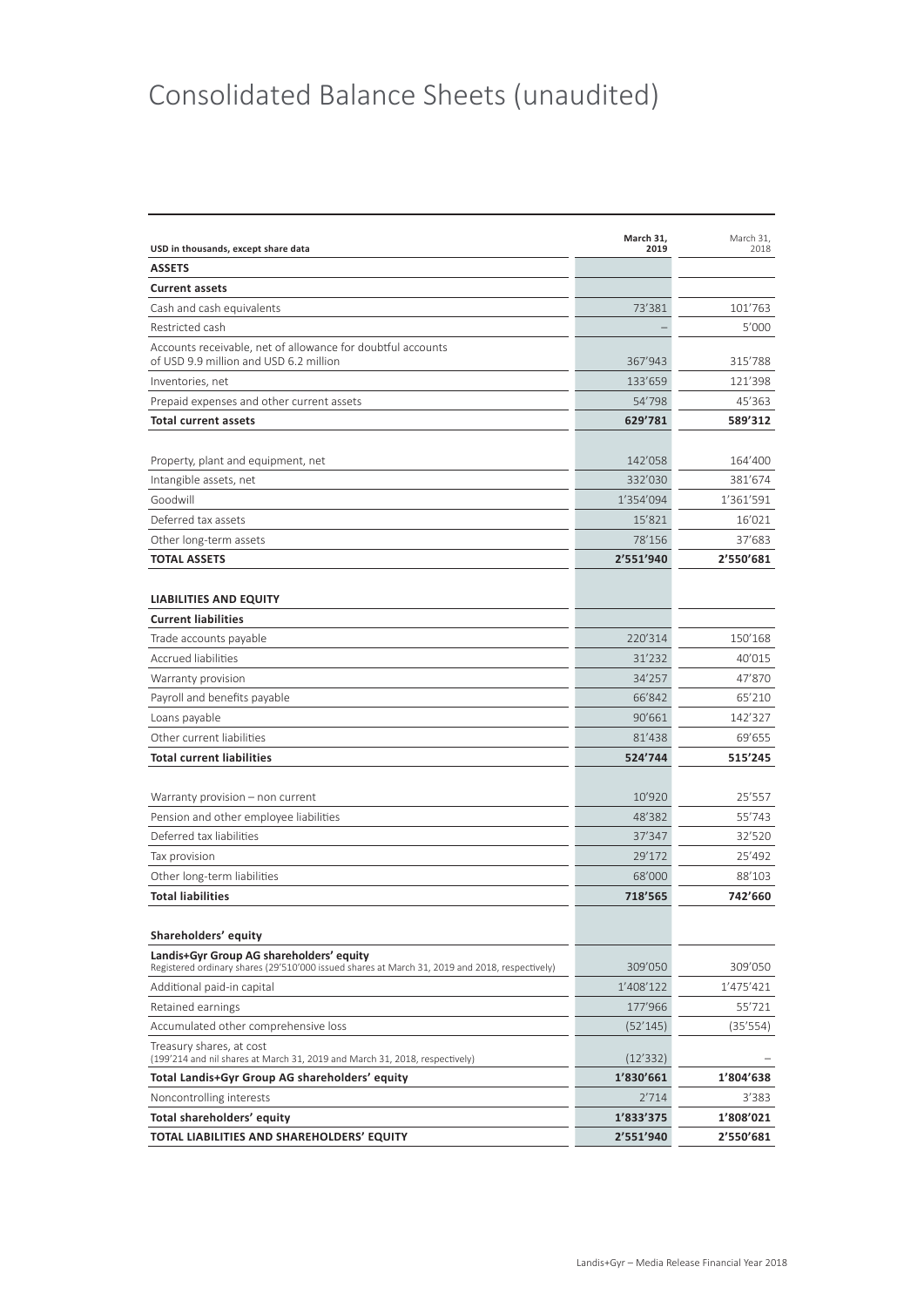### Consolidated Statements of Cash Flows (unaudited)

|                                                                                                                              | <b>FINANCIAL YEAR ENDED MARCH 31,</b> |           |  |  |
|------------------------------------------------------------------------------------------------------------------------------|---------------------------------------|-----------|--|--|
| <b>USD in thousands</b>                                                                                                      | 2019                                  | 2018      |  |  |
| Cash flow from operating activities                                                                                          |                                       |           |  |  |
| Net income                                                                                                                   | 122'628                               | 46'794    |  |  |
| Adjustments to reconcile net income to net cash provided by (used in) operating<br>activities:                               |                                       |           |  |  |
| Depreciation and amortization                                                                                                | 92'815                                | 97'346    |  |  |
| Net loss (income) from equity investments                                                                                    | 4'250                                 |           |  |  |
| Share-based compensation                                                                                                     | 1'461                                 |           |  |  |
| Gain on divestments                                                                                                          | (14'563)                              |           |  |  |
| IPO recognition bonus - equity component                                                                                     |                                       | 6'551     |  |  |
| Gain on disposal of property, plant and equipment                                                                            | 526                                   | 688       |  |  |
| Effect of foreign currencies translation on non-operating items, net                                                         | (4'203)                               | 6'112     |  |  |
| Change in allowance for doubtful accounts                                                                                    | 3'633                                 | 1'496     |  |  |
| Deferred income tax                                                                                                          | 4'625                                 | (24'858)  |  |  |
| Change in operating assets and liabilities, net of effect of businesses<br>acquired and effect of changes in exchange rates: |                                       |           |  |  |
| Accounts receivable                                                                                                          | (77'040)                              | 6'633     |  |  |
| Inventories                                                                                                                  | (10'818)                              | 16'276    |  |  |
| Trade accounts payable                                                                                                       | 89'271                                | (8'772)   |  |  |
| Other assets and liabilities                                                                                                 | (49'647)                              | (23'560)  |  |  |
| Net cash provided by operating activities                                                                                    | 162'938                               | 124'706   |  |  |
| Cash flow from investing activities                                                                                          |                                       |           |  |  |
| Payments for property, plant and equipment                                                                                   | (40'328)                              | (37'870)  |  |  |
| Payments for intangible assets                                                                                               | (141)                                 | (107)     |  |  |
| Proceeds from the sale of property, plant and equipment                                                                      | 1'016                                 | 725       |  |  |
| <b>Business acquisitions</b>                                                                                                 | (21'101)                              |           |  |  |
| Net cash used in investing activities                                                                                        | (60'554)                              | (37'252)  |  |  |
| Cash flow from financing activities                                                                                          |                                       |           |  |  |
| Proceeds from third party facility                                                                                           | 195'073                               | 130'000   |  |  |
| Repayment of borrowings to third party facility                                                                              | (245'620)                             | (216)     |  |  |
| Dividends paid to noncontrolling interests                                                                                   | (486)                                 |           |  |  |
| Debt issuance cost                                                                                                           | (614)                                 | (1'270)   |  |  |
| Dividends paid                                                                                                               | (68'383)                              |           |  |  |
| Purchase of treasury shares                                                                                                  | (12'709)                              |           |  |  |
| Repayment of borrowings to shareholders and related party facility                                                           |                                       | (215'000) |  |  |
| Capital contribution related to IPO recognition bonus – cash component                                                       |                                       | 3'275     |  |  |
| Net cash used in financing activities                                                                                        | (132'739)                             | (83'211)  |  |  |
|                                                                                                                              |                                       |           |  |  |
| Net increase (decrease) in cash and cash equivalents                                                                         | (30'355)                              | 4'243     |  |  |
| Cash and cash equivalents at beginning of period, including restricted cash                                                  | 106'763                               | 101'033   |  |  |
| Effects of foreign exchange rate changes on cash and cash equivalents                                                        | (3'027)                               | 1'487     |  |  |
| Cash and cash equivalents at end of period, including restricted cash                                                        | 73'381                                | 106'763   |  |  |
| Supplemental cash flow information                                                                                           |                                       |           |  |  |
| Cash paid for income tax                                                                                                     | 32'569                                | 45'419    |  |  |
| Cash paid for interest                                                                                                       | 5'912                                 | 6'925     |  |  |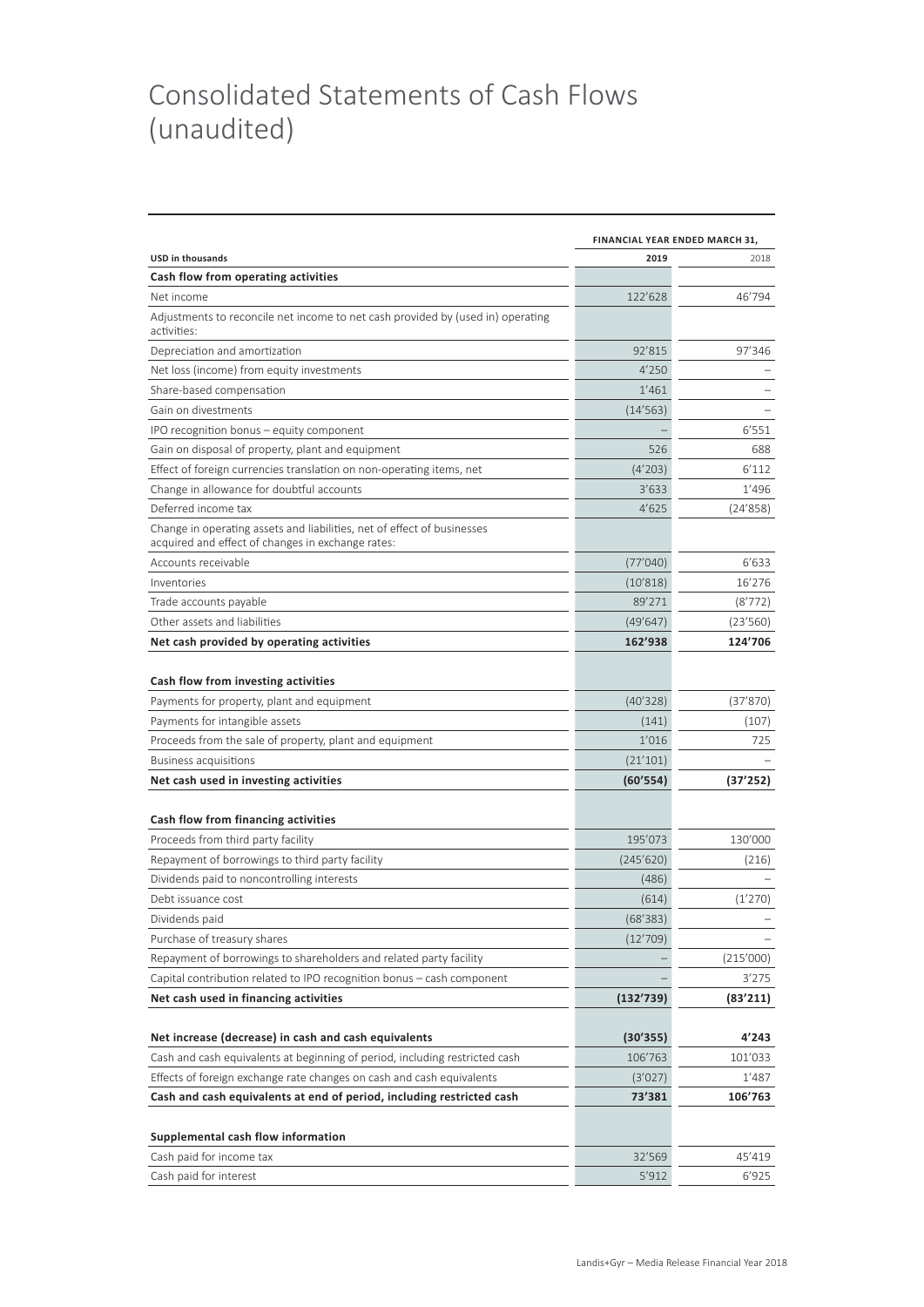### Supplemental Reconciliation and Definitions (unaudited)

#### **Adjusted EBITDA**

The reconciliation of EBITDA to Adjusted EBITDA is as follows for the fiscal years ended March 31, 2019 and 2018:

|                                                | <b>L+G GROUP AG</b> |                          | <b>AMERICAS</b> |                          | <b>EMEA</b>    |                   | <b>ASIA PACIFIC</b> |         | <b>CORPORATE AND</b><br><b>ELIMINATIONS</b> |         |
|------------------------------------------------|---------------------|--------------------------|-----------------|--------------------------|----------------|-------------------|---------------------|---------|---------------------------------------------|---------|
| USD in millions, unless<br>otherwise indicated | FY 2018             | FY 2017                  | FY 2018         | FY 2017                  | <b>FY 2018</b> | FY 2017           | <b>FY 2018</b>      | FY 2017 | <b>FY 2018</b>                              | FY 2017 |
| <b>Operating income</b>                        | 158.3               | 44.0                     | 148.8           | 102.8                    | 1.0            | (41.9)            | (4.0)               | (15.7)  | 12.5                                        | (1.2)   |
| Amortization of<br>intangible assets           | 48.7                | 49.8                     | 33.0            | 33.5                     | 7.3            | 7.4               | 1.6                 | 2.1     | 6.8                                         | 6.8     |
| Depreciation                                   | 44.1                | 47.5                     | 25.1            | 29.0                     | 15.1           | 14.6              | 3.3                 | 3.7     | 0.6                                         | 0.2     |
| <b>EBITDA</b>                                  | 251.1               | 141.3                    | 206.9           | 165.3                    | 23.4           | (19.9)            | 0.9                 | (9.9)   | 19.9                                        | 5.8     |
| Restructuring charges                          | 4.8                 | 14.7                     | 2.1             | 0.6                      | 1.0            | 13.6              | 0.6                 |         | 1.1                                         | 0.5     |
| Exceptional warranty<br>related expenses       | 1.1                 | 2.4                      |                 | $\overline{\phantom{m}}$ | (1.0)          | 2.2               |                     |         | 2.1                                         | 0.2     |
| Normalized warranty<br>related expenses        | (16.1)              | 24.2                     | (15.3)          | 32.8                     | (0.7)          | (7.9)             |                     | (0.6)   | (0.1)                                       | (0.1)   |
| Timing difference on<br><b>FX Derivatives</b>  | (3.0)               | $\overline{\phantom{m}}$ |                 | -                        | (3.0)          | $\qquad \qquad -$ |                     |         |                                             |         |
| Special items                                  |                     | 25.6                     |                 | -                        |                |                   |                     | 0.9     |                                             | 24.7    |
| <b>Adjusted EBITDA</b>                         | 237.9               | 208.2                    | 193.7           | 198.7                    | 19.7           | (12.0)            | 1.5                 | (9.6)   | 23.0                                        | 31.1    |
| Adjusted<br>EBITDA margin (%)                  | 13.5%               | 12.0%                    | 19.6%           | 20.4%                    | 3.1%           | (1.9%             | 1.0%                | (6.9%)  |                                             |         |